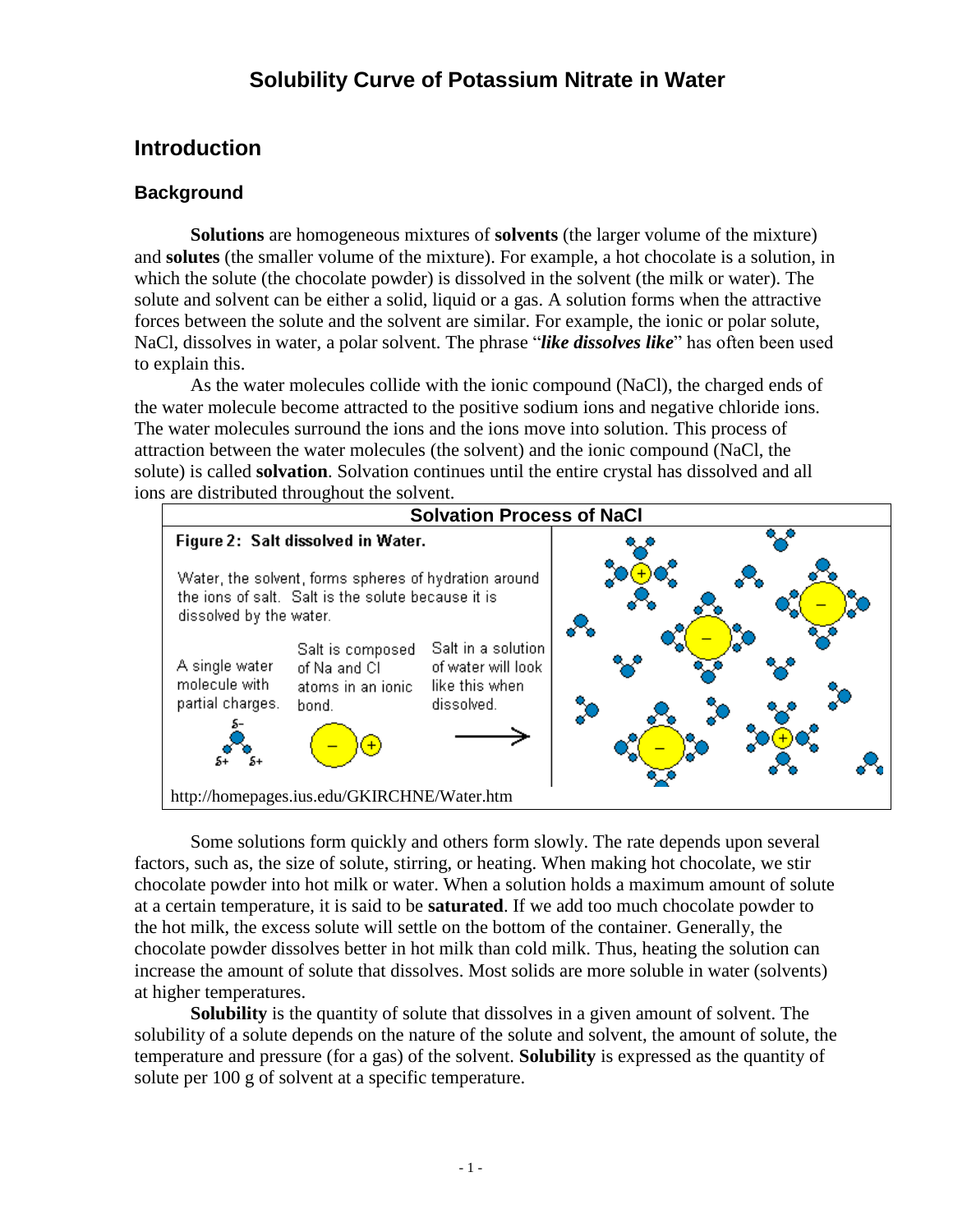#### **Aim**

To construct a solubility curve for  $KNO<sub>3</sub>$  in distilled water.

#### **Materials List**

- 
- 
- 
- Test tubes Tripod
- Test tube holders and rack  $\blacksquare$  Wire gauze
- 
- Balance **Thermometer**
- Burner 10 ml graduated cylinder
- Spatula Spatula Stirring rod
	-
	-
	- 400 ml beaker Marking pencil

## **Pre-Lab Questions**

- 1. Why does an oil and vinegar salad dressing have two separate layers?
- 2. When making hot chocolate, how does stirring affect the rate of solvation?
- 3. How is the solubility of sugar in water affected by increasing the temperature?
- 4. What does the phrase "like dissolves like" mean?
- 5. How is solubility expressed?
- 6. What is the difference between a saturated and an unsaturated solution?

#### **Procedures**

- 1. Using a marking pencil, number four test tubes and place them into a test tube rack.
- 2. Using a balance to measure the  $KNO<sub>3</sub>$ , prepare the test tubes as indicated below:

| grams of $KNO3$ | mL or grams of distilled $H_2O$ |
|-----------------|---------------------------------|
| 2.0             |                                 |
| 4.0             |                                 |
| 6.V             |                                 |
|                 |                                 |
|                 |                                 |

- 3. Fill a 400 ml beaker about ¾ full of tap water. This will be used as a hot water bath. Place the test tubes in the water bath and heat them over a Bunsen burner. Heat the water to 90 ºC and adjust the flame to maintain this temperature.
- 4. Stir the KNO3-water mixture in test tube number one with a glass stirring rod until the  $KNO<sub>3</sub>$  is completely dissolved. Using a test tube holder, remove the tube. Place the thermometer in the test tube and cool the contents by running cold tap water down the outside of the test tube. Record the temperature when crystal start to appear.
- 5. Repeat step 4 for test tube 2, 3 and 4.

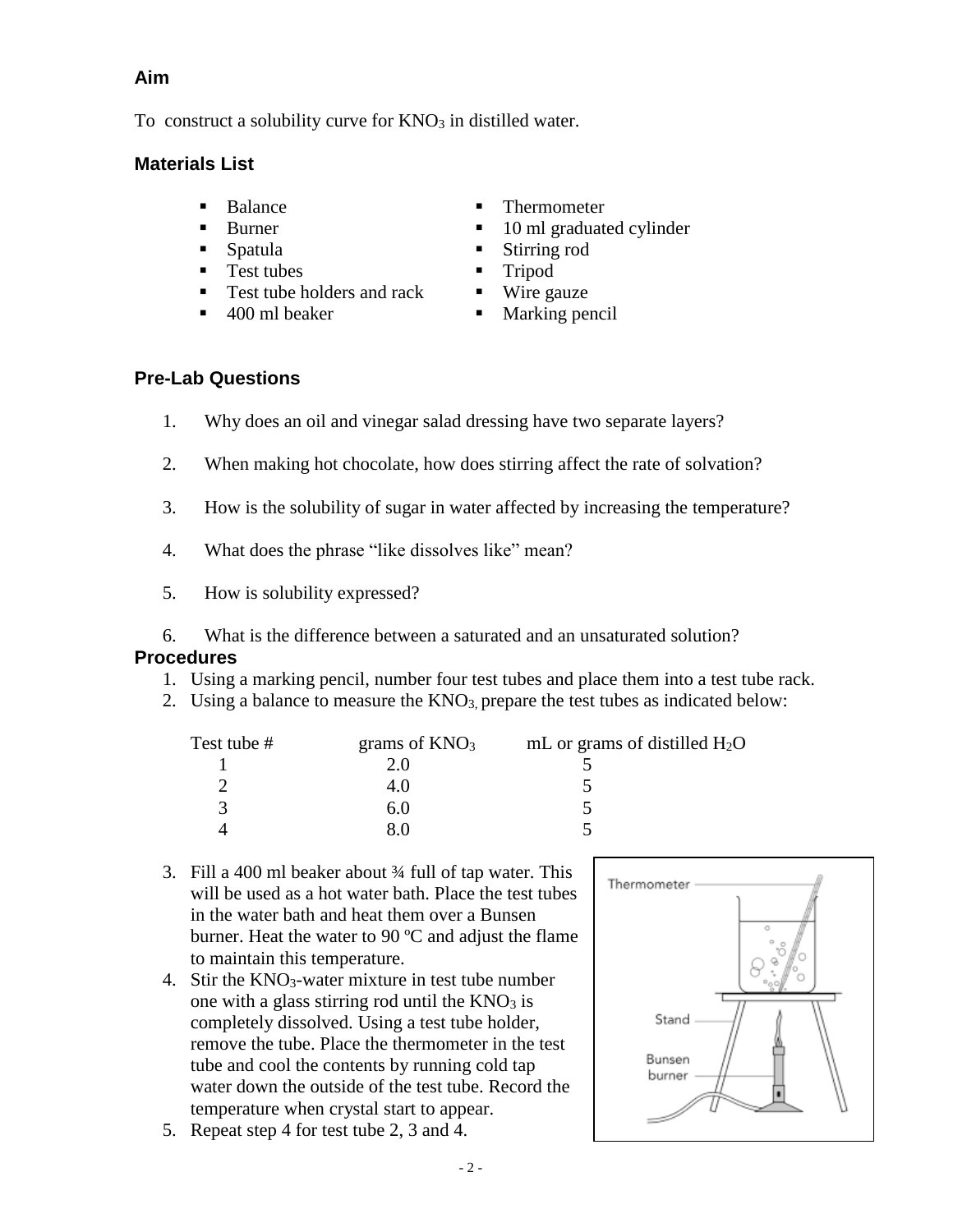## **Data Table**

| Test tube | grams of $KNO_3 + ml$ of $H_2O$ | grams of $KNO3$ per 100 | Crystallization     |
|-----------|---------------------------------|-------------------------|---------------------|
| #         |                                 | $g \text{ of } H_2O$    | temp. $(^{\circ}C)$ |
|           | 2g/5ml                          |                         |                     |
|           | 4g/5ml                          |                         |                     |
|           | 6g/5ml                          |                         |                     |
|           | 8g/5ml                          |                         |                     |

#### **Calculations**

- 1. Convert mass/**5.0 ml** ratios to mass/**100 ml** ratios.
- 2. Plot your data. Note: Plot the mass of solute per 100 ml of water on the y-axis and the temperature of crystallization on the x-axis.
- 3. Construct a solubility curve by drawing a curve of-best-fit.

## **Conclusion and Questions**

- 1. According to your graph, how does the solubility of  $KNO<sub>3</sub>$  change as the temperature rises?
- 2. Explain at the molecular level why this relationship exists between temperature and solubility.
- 3. A 100 mL saturated solution at  $30^{\circ}$ C is to be heated to 60 $^{\circ}$ C. Using your graph, how many more grams of  $KNO_3$  can be dissolved in the same 100 ml solution so that it forms a saturated solution at  $60^0C$ ?
- 4. On your solubility curve, what is the change in solubility from 30ºC to 80ºC?
- 5. Using your graph, how much  $KNO_3$  must be added to 5.0 grams of water to make a saturated solution at 55 ºC.
- 6. Define the terms saturated, unsaturated and supersaturated. Use the diagram on the right to explain the terms.

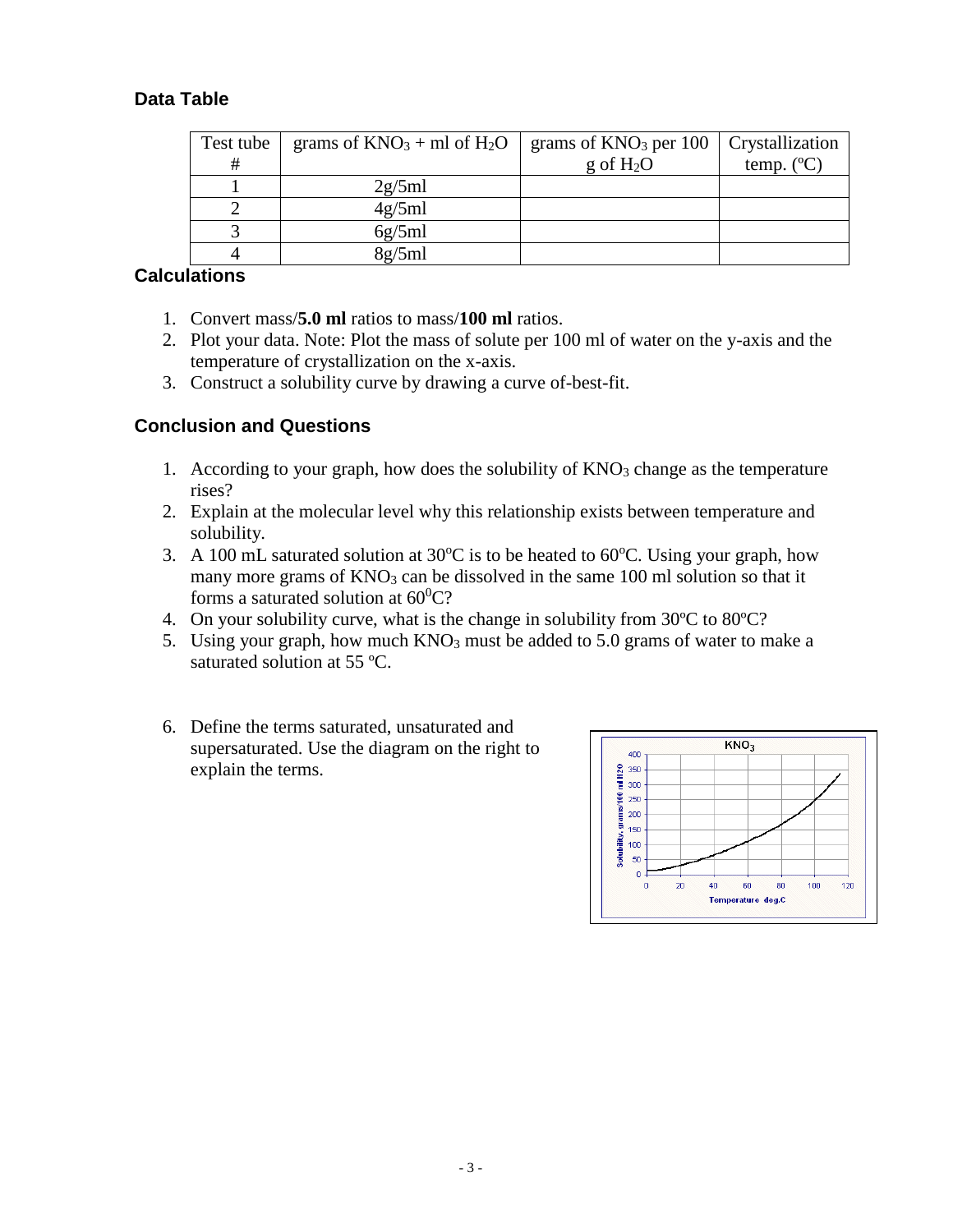Use the solubility curve provided below to determine the answers to the following questions:

- 7. How many grams of solute are required to saturate 100 g of water in each of the following solutions?
	- a) KCl at 80ºC
	- b)  $KCIO<sub>3</sub>$  at  $90°C$
	- c) NaNO<sub>3</sub> at  $10^{\circ}$ C
	- d)  $SO<sub>2</sub>$  at 20 °C
	- e) NH4Cl at 70ºC
- 8. What is each of the solutions below: saturated, unsaturated or supersaturated? All of the solutes are mixed with 100 g of water.
	- a.  $40 \text{ g of NaCl at } 50^{\circ}\text{C}$
	- b. 30 g of NH<sub>3</sub> at  $30^{\circ}$ C
	- c.  $70 \text{ g}$  of HCl at  $20^{\circ}$ C
	- d. 80 g of  $KNO_3$  at 60 $^{\circ}$ C
	- e. 80 g of NH4Cl at 80ºC
- 9. How many grams of  $KClO<sub>3</sub>$  per 100 g of water would be crystallized from a saturated solution as the temperature drops from:
	- a. 90ºC to 20ºC
	- b. 60ºC to 40ºC
	- c. 50ºC to 30ºC
- 10. How many additional grams of  $NaNO<sub>3</sub>$  are required to keep each of the following NaNO<sub>3</sub> solutions saturated during the temperature changes indicated?
	- a. 100 g of water with a temp change of 10ºC to 30ºC
	- b. 200 g of water with a temp change of 10ºC to 30ºC
	- c. 100 g of water with a temp change of 40ºC to 70ºC
	- d. 1000g of water with a temp change of 40ºC to 70ºC
	- e. 100 ml of water with a temp change of 10ºC to 60ºC
	- f. 1 L of water with a temp change of  $10^{\circ}$ C to 60 $^{\circ}$ C
- 11. At what temperature are the following solutes equally soluble in 100 g of water?
	- a. NaNO<sub>3</sub> and  $KNO<sub>3</sub>$
	- b. NH4Cl and HCl
	- c.  $NH_3$  and  $KNO_3$
	- d.  $KCIO<sub>3</sub>$  and NaCl
	- e.  $SO<sub>2</sub>$  and KClO<sub>3</sub>
- 12. Which solute is least affected by the temperature changes?
- 13. Which three solutes show a decrease in solubility with increasing temperature?
- 14. Explain the change insolubility of all "ionic solids" with an increase in temperature.
- 15. How does the solubility of all "gases"  $(NH_3, SO_2)$  and HCl) change with increased temperatures? Explain at the particle level the cause of the change in solubility.
- 16. Explain why fizzy drinks are likely to explode if left in the hot sun on a sunny day.